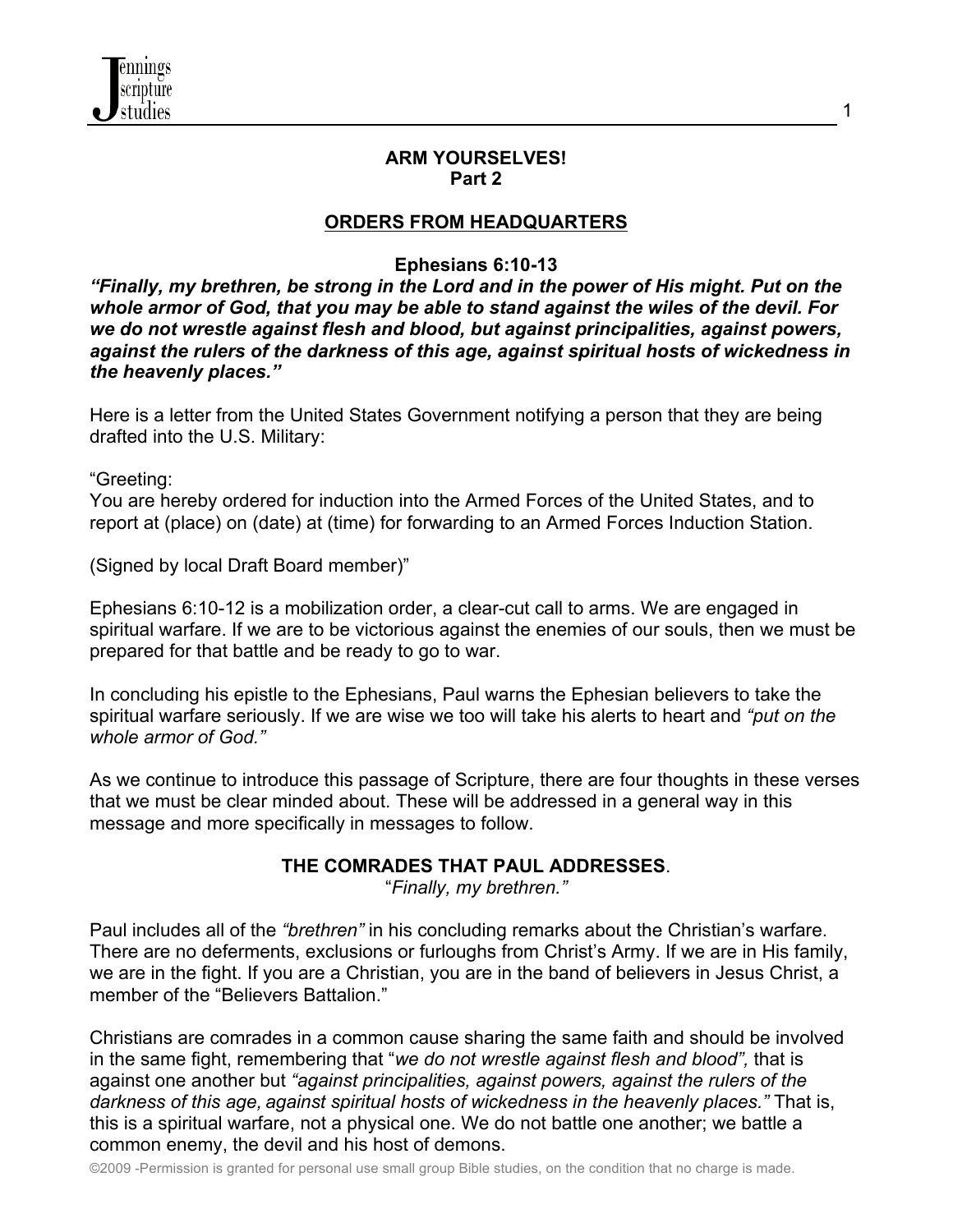

**Illustration:** When David went to take food to his brothers who were fighting Goliath and the Philistines, his older brother, Eliab, rebuked David: *"Now Eliab his oldest brother heard when he spoke to the men; and Eliab's anger was aroused against David, and he said, "Why did you come down here? And with whom have you left those few sheep in the wilderness? I know your pride and the insolence of your heart, for you have come down to see the battle."*  (I Samuel 17:28)

David's answer is classic. He replied, "I*s there not a cause?"* (I Samuel 17:29) David recognized that the battle being waged against the Philistines was God's Cause – God's people were being intimidated by the Devil's crowd. David chose to get involved in God's Cause.

We should be jealous for the cause of Christ and His Church and unite with our brothers and sisters in resisting and repulsing our common enemy, the Devil and his hosts. Do you remember the hymn, *Onward Christian Soldiers*? The first verse goes like this:

> "Like a mighty army moves the church of God; Brothers, we are treading where the saints have trod. We are not divided, all one body we, One in hope and doctrine, one in charity."

We are indeed "all one body" but we are not all actively involved in advancing the Cause of Christ Jesus, the Captain of our salvation. (Heb. 2:10) Everyone needs a cause that is greater than their life. If they don't have it, then their life is purposeless.

It has been said that until we have something worth dying for, we have nothing worth living for. The greatness of the cause determines the degree of commitment to the cause. We Christians have a cause worth dying for. Not every soldier is called upon to die or be on the front lines, but each is to be totally involved in the war.

When Paul addressed the Christians in Ephesus, his concluding remarks began with the words, *"Finally, my brethren."* He was including every child of God in his remarks for all Christians have the same enemy, are attacked by the same foul forces, are in the same conflict and are expected to be armed and on the alert at all times.

## **THE COUNSEL THAT PAUL GIVES.**

"*be strong in the Lord and in the power of His might."*

The word "be strong" means to "be empowered." We are encouraged to let he Lord empower us to fight the battle. My life's verse is Philippians 4:13, *"I can do all things through Christ who strengthens me."* The Lord has taken up residency in our hearts in the Person of the Holy Spirit and we have the Source of strength within us.

"*Be strong in the Lord and in the power of His might."* That is the supreme essential for spiritual warfare. Those are great words to enter into battle with! We are called to be strong in the Lord, to receive our strength for the battle from the Lord.

©2009 -Permission is granted for personal use small group Bible studies, on the condition that no charge is made.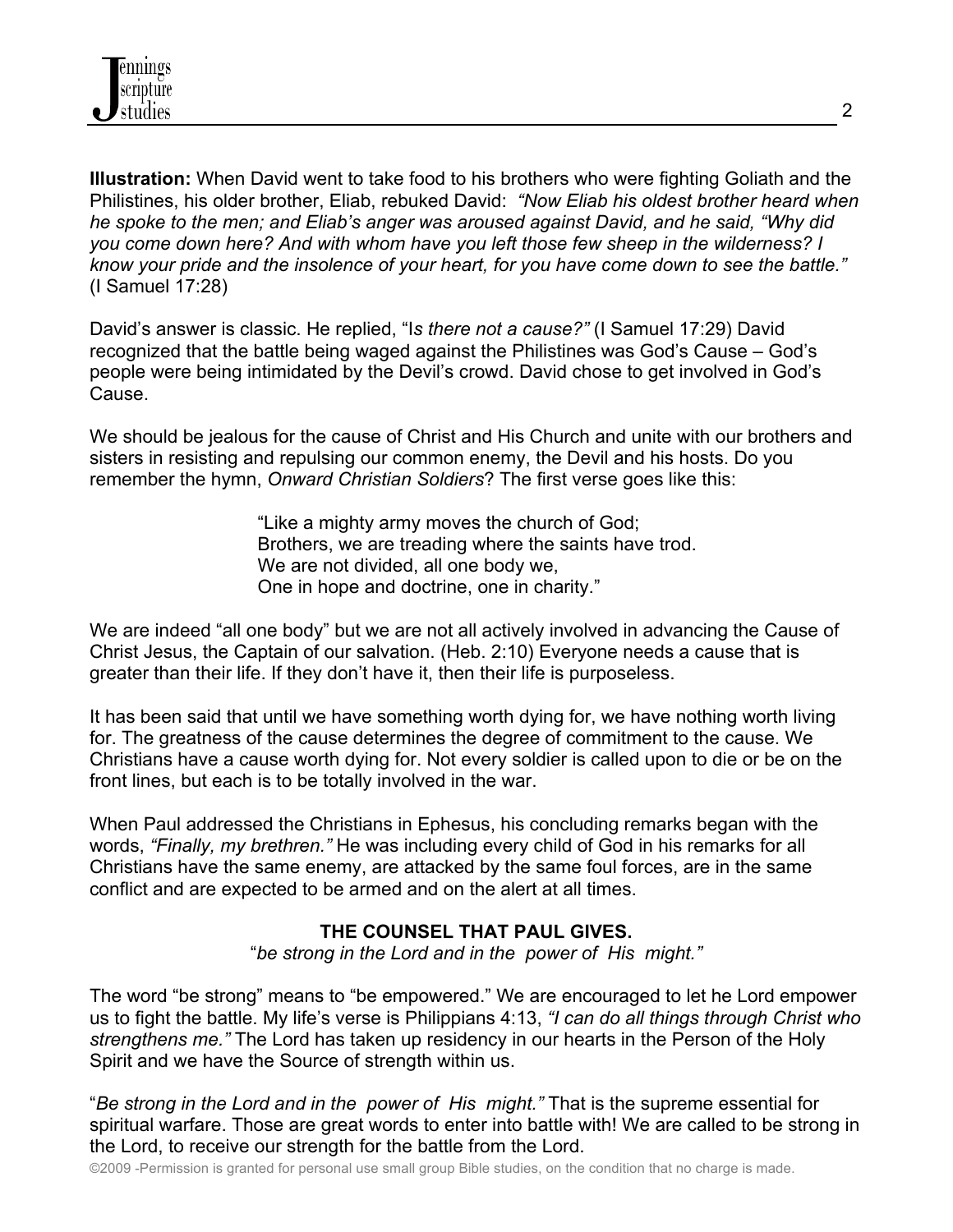

God told Joshua three times to *"be strong and of a good courage"*:

- *"Be strong and of good courage"* I will give you the land (Joshua 1:6)
- *"Only be strong and very courageous"* and you will prosper (Joshua 1:7)
- *"Be strong and of good courage"* I am with you (Joshua 1:9)

Throughout the Old Testament, when the Israelites would go to battle, God made it clear that He was the reason. When Gideon put an army together to fight the Midianites, he had an army of over 30,000 men. Listen to what God said to Gideon: *""The people who are with you are too many for Me to give Midian into their hands, for Israel would become boastful, saying, 'My own power has delivered me.'*" (Judges 7:2)

What was the result? God stripped Gideon's army down to 300 men! Then, in the strength of the Lord they won a great victory over the Midianites and God received the glory. When we conquer sin and Satan in our spiritual warfare it will be by the Lord's enablement and we must be careful to give Him the praise for it is not by our might or power but by the Spirit of the Lord that we overcome. It is *"Not by might, nor by power, but by my spirit, says the LORD of hosts. "* (Zechariah 4:6)

Paul reminds us: *"For though we walk in the flesh, we do not war according to the flesh, for the weapons of our warfare are not of the flesh, but divinely powerful for the destruction of fortresses." (*2 Cor. 10:3, 4)

Charles H. Spurgeon said, "What a wonderful power that is! The power of flesh is weakness and the power of man is fading, but the power of God is almighty and unchangeable! And if we can be girt about with this power, there is scarcely any limit to what we may successfully attempt." (Exposition By C. H. Spurgeon: Ephesians 6:10-24)

The song, *"Soldiers of Christ Arise*" admonishes us as follows:

"Soldiers of Christ, arise And put your armor on, Strong in the strength which God supplies Through His eternal Son;

Strong in the Lord of hosts, And in His mighty power, Who in the strength of Jesus trusts Is more than conqueror."

## **THE CONFLICT THAT PAUL HIGHLIGHTS.**

*"we wrestle….. stand therefore…."* (vs.12 & 14)

Paul reminds us that there is a struggle going on between Satan and his Kingdom and God and His Kingdom. Believers, as citizens of God's Kingdom, are right in the middle of the conflict. We are to take our stand for God and His cause.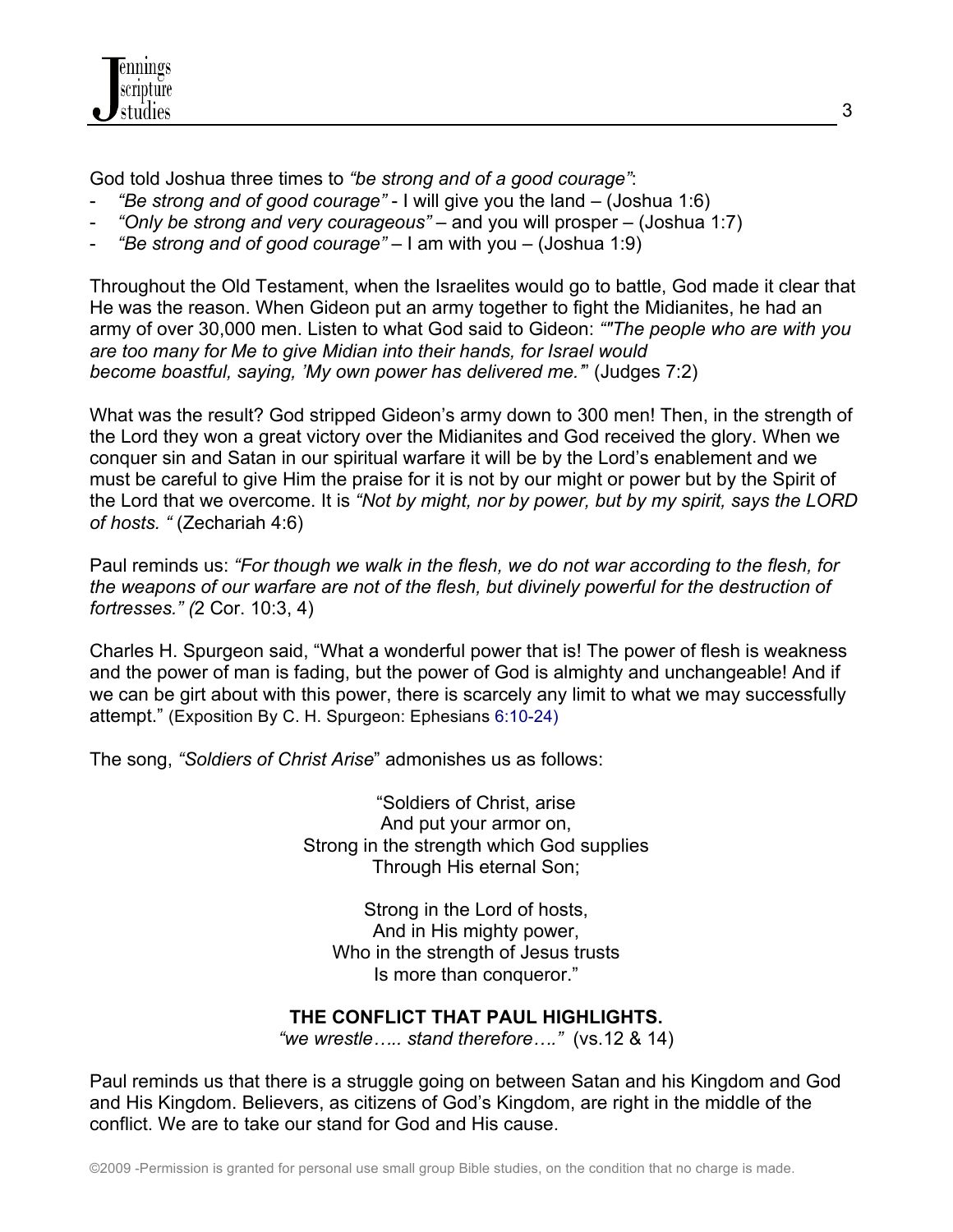# **A. The Struggle In Which We Are Engaged.** *"we wrestle"* (v.12)

Have you ever wondered why you have such a difficult time living an overcoming life for the Lord? Why there are times and situations in which you are overcome and struggle to be all that you know you ought to be for the Lord and accomplish all you want to accomplish for the Lord Who loved you and gave Himself for you? Did you ever consider that the resistance you experience and the struggle you are having is because the Christian life is a warfare? Jude writes of this conflict as follows: *"contend earnestly for the faith which was once for all delivered to the saints."* (Jude v.3) The words "*contend earnestly"* is one word in the Greek language. This word does not occur anywhere else in the New Testament. It is a word used in the Grecian athletic games. It means to struggle for or about anything; to put forth earnest effort; to agonize as one does who is engaged in strenuous physical effort. The reference here, of course, is only to contention by argumentation and reasoning, not by physical encounter.

Our struggle is not against flesh and blood. People are not really our enemies. Sometimes we think that the incorrigibles, unprincipled, unrestrained, immoral people, who advocate evil are really our enemies. No, they are just dupes. They are just pawns. They are just people that the devil uses that belong to his kingdom.

We're not struggling against flesh and blood but against spirit beings, the rulers, powers, spiritual forces that reside in the heavens around us. Christians are engaged in a real struggle and our struggle is not with humans, but with supernatural forces, a hierarchy of demons that operate in the atmosphere around us.

The Christian life is not a spectator sport. When we identify with Jesus Christ we become a target of Satan and we are engaged in a battle. The Christian life is a battleground, not a playground! There is no way of contending for the faith without fighting against error. There is a fight to be fought. Paul said, *"I have fought the good fight, I have finished the race, I have kept the faith."* (II Tim. 4:7)

Let us all be aware that we are in a conflict that will never end as long as we are upon this earth. There is a spiritual warfare in which every genuine Christian must be engaged. *"We wrestle",* we struggle. This is par for the Christian life. And the Devil sees to it that it is so.

# **B. The Stand That We Must Take. "***stand therefore"* (v.14)

So, what are we to do? Give in and stop wrestling and struggling against the forces of evil and the devil, the foe of our souls? No! We are dressed up in the armor of God and we are to take our stand against everything that is anti-God.

"Standing firm" is a military term that means, "to hold on to a position, to not lose ground gained." We are told we are to put on the full armor of God so that we will be able to *"stand"* firmly against the schemes of the devil.

We have heard the clique': "If you don't stand for something, you'll fall for anything!" As Christian soldiers we must stand up for Jesus! Every one who is Christ's is either standing up for His Cause or is a by-stander!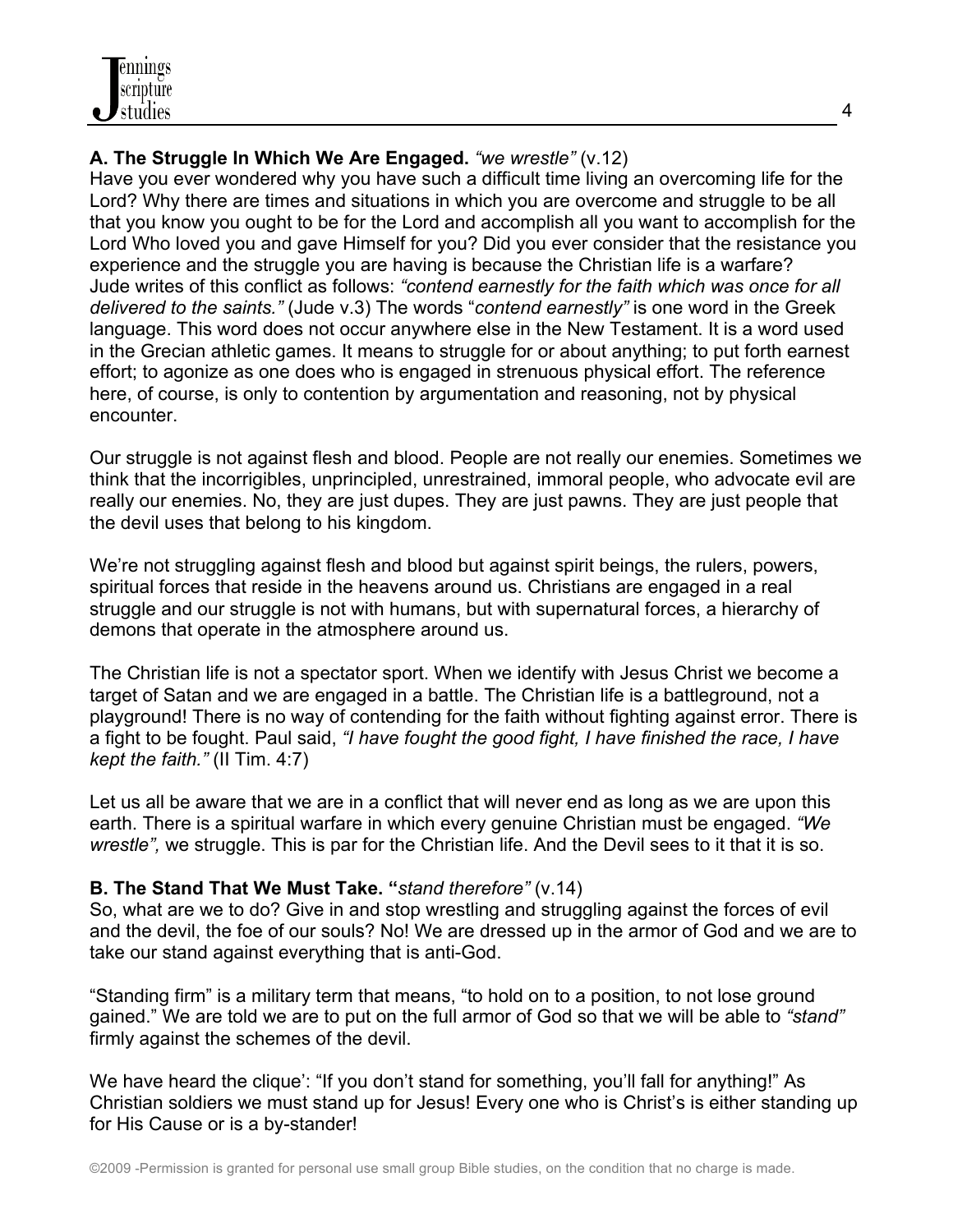We do not have to understand all that is happening in the holy warfare. We are not expected to understand but we are commanded to *"stand".* Never question God. We do not have to understand in order to stand. We who have placed our trust and hope in God leave the outcome to Him. Therefore, let us ask ourselves:

- Am I standing firm in the faith? 1Cor.16:13 *"Watch, stand fast in the faith, quit you like men, be strong."*
- Am I standing in Christian liberty? Gal. 5:1 *"Stand fast therefore in the liberty wherewith Christ has made us free…."*
- Am I standing for the truth? Eph.6:14- *"Stand therefore having girded your waist with truth."*
- Am I standing against evil? Eph. 6:11 *"Stand against the wiles of the devil."*
- Am I standing aggressively? Eph. 6:13 *"Therefore take up the whole armor of God, that you may be able to withstand in the evil day, and having done all, to stand."*
- Am I standing in Christian unity? Phil. 1:27 *"Stand fast in one spirit, with one mind striving together for the faith of the gospel."*
- Am I standing in the Lord? Phil. 4:1 "*Stand fast in the Lord."*
- Am I standing in the will of God? Col. 4:12 *"Stand perfect and complete in all the will of God."*

J. H. Jowett wrote: "There are some people who never seem to take a stand. They are always changing their ground. They shift and they budge, they slip and they slide. Life is just a dodging of difficulties and never a magnificent facing of the foe."

To *"stand fast"* does not mean for us to sit back and wait to be attacked, it is a military term meaning "to carry out all that your duty requires of you to have victory." We are to do our duty and God will do His part. We have examples in the Bible of people standing firm such as David, Joshua, Gideon, Daniel, Stephen and Paul, etc. All these stood their ground and gained ground in the face of evil.

The steadfast devotion of Martin Luther to the Lord Jesus and his faithfulness to the Word of God set for us an admirable example. Luther, at the Diet of Worms, unflinchingly championed the cause of Christ and the truths of grace. "Here I stand," he said, "I cannot do otherwise, God help me. Amen!" Boldly he challenged the influential and corrupt powers of the Church and State, and undaunted went on to win a mighty victory! Find your place on the fighting line, not on the side lines!

> "Stand up, stand up for Jesus, ye soldiers of the cross; Lift high His royal banner, it must not suffer loss. From victory unto victory His army shall He lead, Till every foe is vanquished, and Christ is Lord indeed.

Stand up, stand up for Jesus, the trumpet call obey; Forth to the mighty conflict, in this His glorious day. Ye that are brave now serve Him against unnumbered foes; Let courage rise with danger, and strength to strength oppose."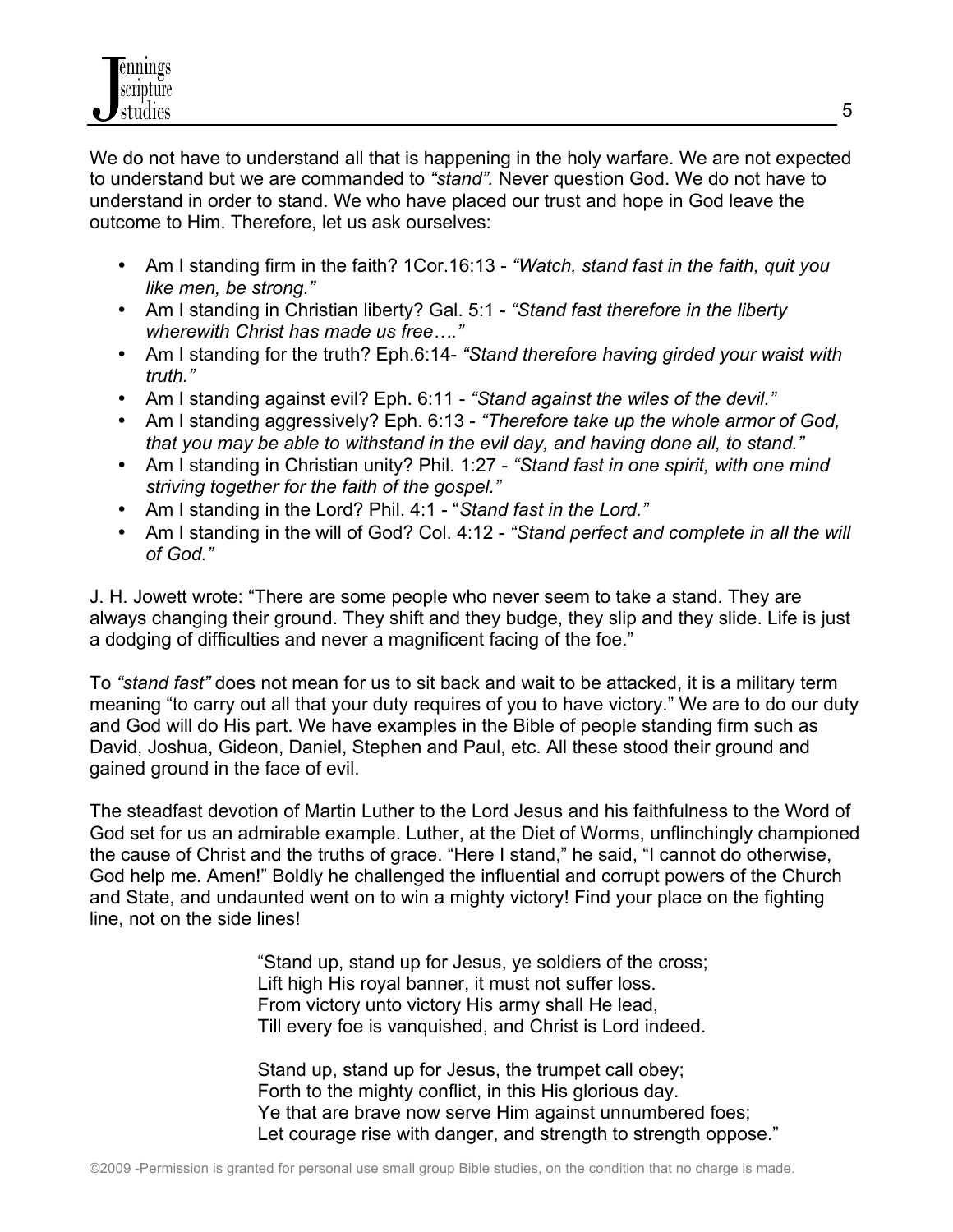

#### **THE CULPRIT THAT PAUL WARNS ABOUT. "***against the wiles of the devil."*

One of the first rules of warfare is: "know your enemy." It is the enemy, the devil, highlighted in Ephesians 6. It is Satan's kingdom in opposition to Christ's kingdom. Kingdom's in conflict! We are in a spiritual warfare and if we are not properly prepared, we are sitting ducks.

## **A. The Devil, Our Foe.**

We are all soldiers in God's army. We are in a battle. Before our salvation we were at war with God, rebelling against Him. After we were saved we became enlisted in another war, the war for truth and righteousness. The enemy, the devil, is now our arch enemy. We must understand that the devil not only hates God and His cause, but he hates all who are God's and seeks their defeat.

The title "Devil" means "*slanderer, accuser*." We get our word "diabolical" from it. His name reveals his character. Since he made his first appearance upon the pages of the Bible, the devil has been in the business of lying, slandering and accusing the people of God. (Gen. 3:1-6; Job 1, 2.) Sometimes he goes about as roaring lion and is very obvious, *"seeking whom he may devour"* (I Peter 5:8); at other times he appears in a more subtle way as an "*angel of light*" but he never ceases to resist us. He is constantly at war with truth and righteousness and seeks to hinder the spiritual progress of God's children. Those who have not put on the *"whole armor of God"* are his prime targets.

The word "*wiles*" in verse 11 is the same word from which we get our English word "*method*". It refers to craftiness and trickery. He is a shrewd enemy. The devil is called deceiver, liar, murderer, accuser, tempter, destroyer, the evil one. His methods of working are described by such words as "wiles" (Eph. 6:1), "devices" (II Cor. 2:11), "snares" (II Tim. 2:26). Jesus calls him the father of lies in John 8:44 - *"You are of your father the devil, and you want to do the desires of your father. He was a murderer from the beginning, and does not stand in the truth because there is no truth in him. Whenever he speaks a lie, he speaks from his own nature, for he is a liar and the father of lies."*

### **B. The Devil, His Forces.**

Notice verse 12 - *"For we do not wrestle against flesh and blood, but against principalities, against powers, against the rulers of the darkness of this age, against spiritual hosts of wickedness in the heavenly places."*

In this verse, Paul describes other spirit enemies. He had already mentioned the "devil" but he has many allies called, *"spiritual hosts of wickedness."* There are various divisions of evil beings in Satan's kingdom. There are ranks of evil beings: principalities, powers, world rulers of darkness, spiritual hosts of wickedness, in heavenly places.

The devil has a very organized system. These rulers and powers are rankings of demons. They're all structured like the holy angels. We are told of Michael "the archangel" (Jude v.9) and there are lesser angels, etc.